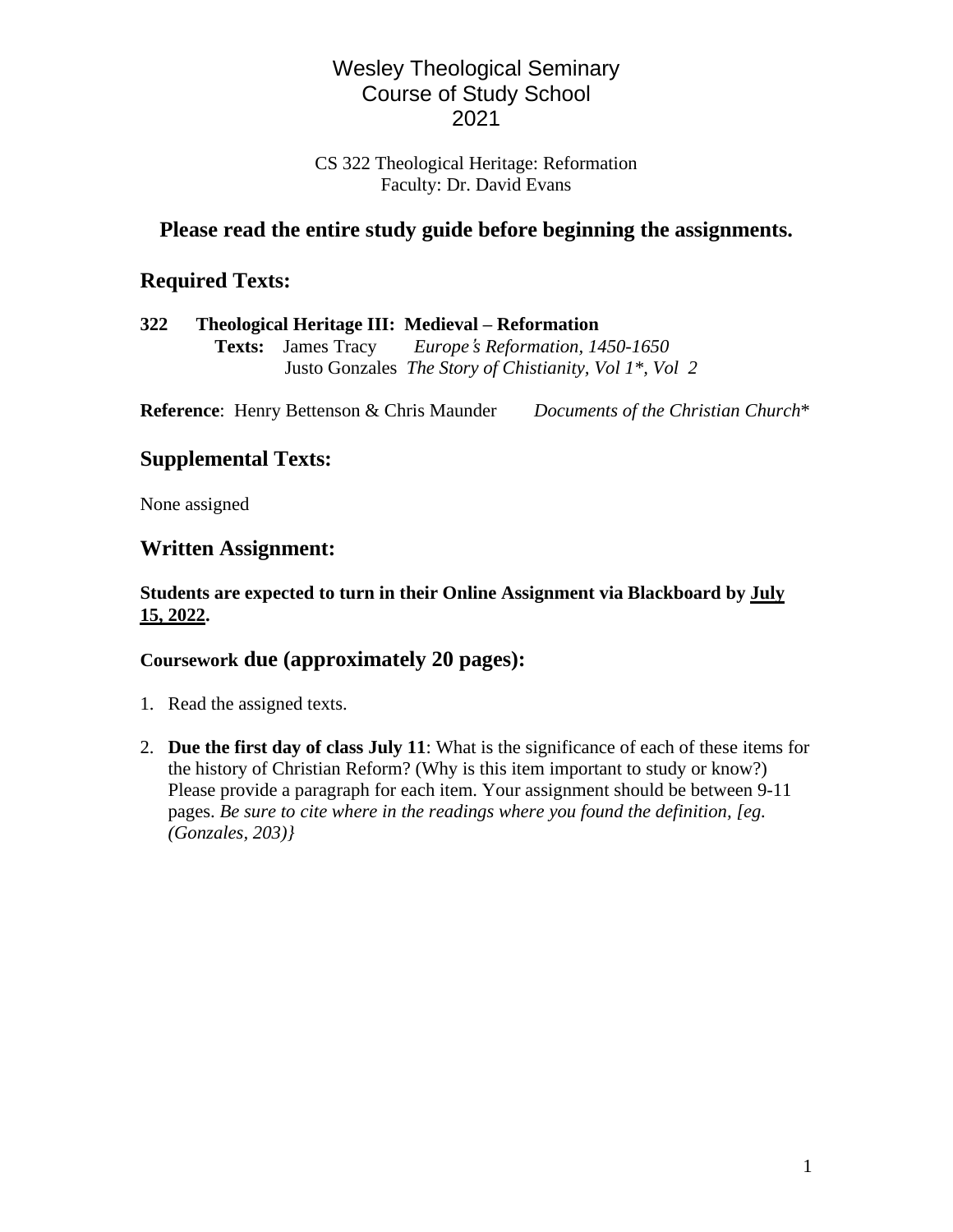# Wesley Theological Seminary Course of Study School

2021

| Catholicism                 |   | Geneva                       |
|-----------------------------|---|------------------------------|
| Desiderius                  |   |                              |
| Erasmus                     |   | Council of Trent             |
| Scholasticism               |   |                              |
| Sacrament                   |   | King Henry VIII              |
| <b>Martin Luther</b>        |   | Act of Supremacy             |
| Justification by grace      |   |                              |
| Ulrich Zwingli              |   | Queen Elizabeth              |
| Anabaptists                 |   |                              |
|                             |   | Via Media                    |
| Confession of Schleitheim   |   |                              |
| Peasants'Revolt             |   | Treaty of Westphalia         |
|                             |   | Religious Tolerance          |
| Witches                     |   | Puritans                     |
|                             |   |                              |
| Jews                        | - | New England                  |
|                             |   | <b>Mid-Atlantic Colonies</b> |
| Inquisition                 |   | Maryland                     |
|                             |   |                              |
| Priesthood of all believers |   | Virginia                     |
| John Calvin                 |   |                              |

#### 3. **Due the last day July 15:**

In this course we will identify 5 major Christian traditions that emerge from 16th century Europe:

- 1. Roman Catholic
- 2. Lutheran
- 3. Reformed
- 4. Anabaptist
- 5. Anglican

You will discuss each tradition separately. Briefly describe the tradition. Then, compare the tradition to United Methodism. How is Methodism similar in theology, ecclesiology, and polity to the tradition? How is it different? In what ways has the United Methodist Church benefited from the witness of the tradition?

Identify at least one contemporary denomination for each of the traditions.

Each of your 5 answers should be 2 pages in length for a total of 10 pages.

## **In Class Assignments due July 11-15:**